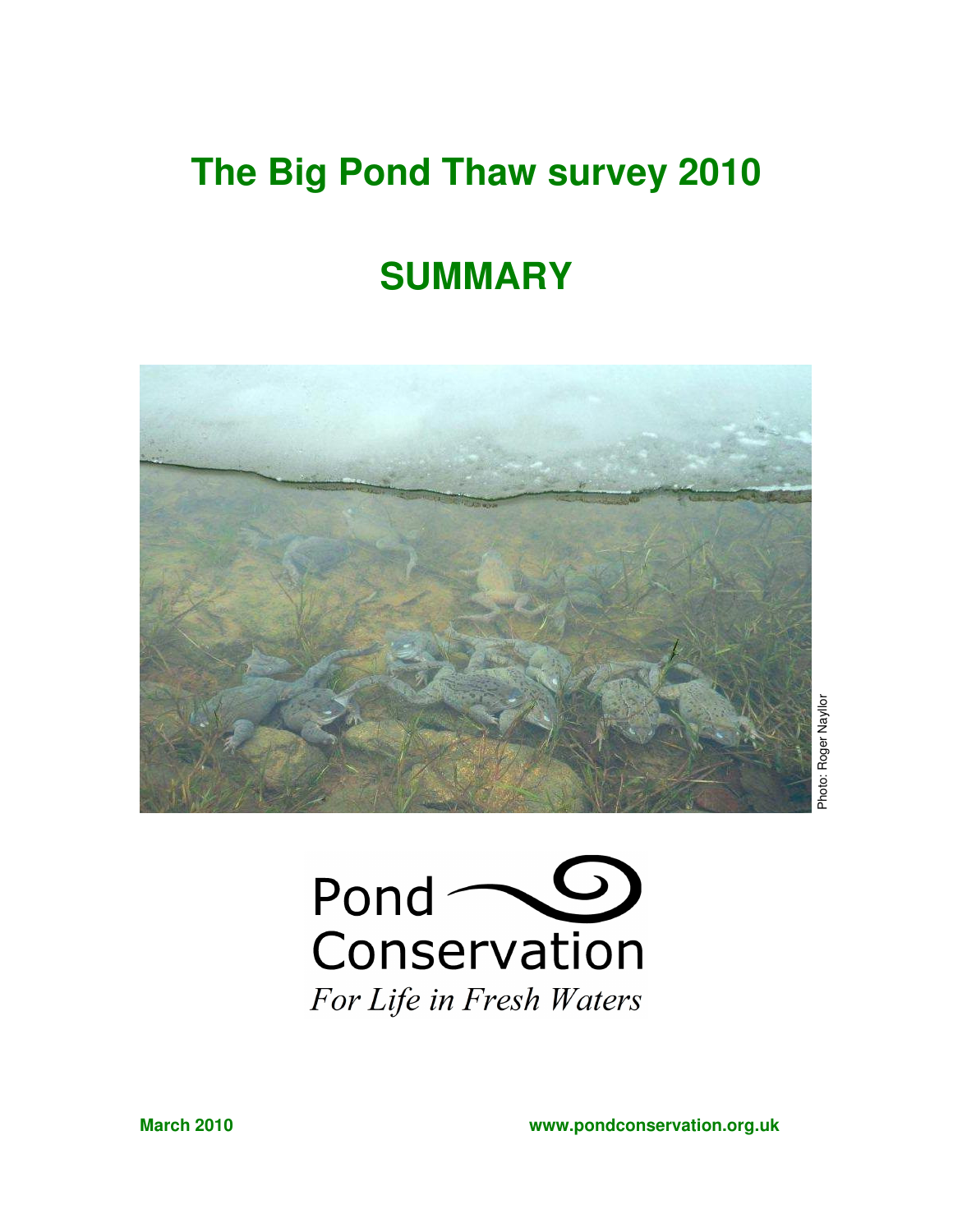# **The Big Pond Thaw Survey 2010 - Summary**

The winter of 2009/10 was the hardest for 30 years in the United Kingdom.

Because of this, many ponds froze for much longer than we have been used to, with ice cover persisting for a month or more in many places. As the ice melted, Pond Conservation started to receive reports from distressed pond owners about dead amphibians, mainly frogs, that had been overwintering in their ponds.

We already had evidence that the usual advice given to protect wildlife in garden ponds in cold weather – 'make a hole in the ice' – was having little effect. So we asked Pond Conservation's supporters, and other pond lovers, to tell us more about their ponds during the freezing weather. We wanted to find out if the things people did to protect their pond wildlife were having an effect - for example: Did they make holes in the ice? Did they clear the snow? Did they run a pump? and, of course, Had they suffered amphibian or fish deaths?

#### **So a very big "thank-you" to all of you who contributed to the Big Pond Thaw Survey – it's provided some unique information.**

And here's the results….

#### **What did you find?**

Most people who reported back had found a small number of dead frogs, usually less than ten. However, a few people found very large numbers of dead amphibians: the worst case was 300 individual frogs in a single medium-sized garden pond.

#### **Holes in the ice?**

The results showed that making a hole in the ice didn't make any difference to the likelihood of mortalities. In ponds where holes were made amphibian deaths were as common as those where no hole was made (63% of ponds where a hole was made suffered deaths compared with 64% where no hole was made).

The picture was the same for fish: the proportion of ponds in which fish died was very similar, around half, whether or not a hole was made in the ice.

#### **Clearing snow?**

Detailed studies of one of our garden ponds showed that a blanket of snow can seriously reduce oxygen levels, and snow clearance can reverse this. However, across the survey as a whole, clearing snow did not appear to affect the likelihood of amphibian deaths. This may be because only a small number of people cleared snow – so there is little information to work with! But it's perhaps more likely that snow clearance only works where ponds have lots of plants under the ice to produce oxygen when the snow is cleared back.

#### **Running a pump?**

Running a pump *did* seem to reduce the likelihood of amphibian deaths, although as with the snow clearing, there were only a small number of ponds with pumps so the result should be treated with caution.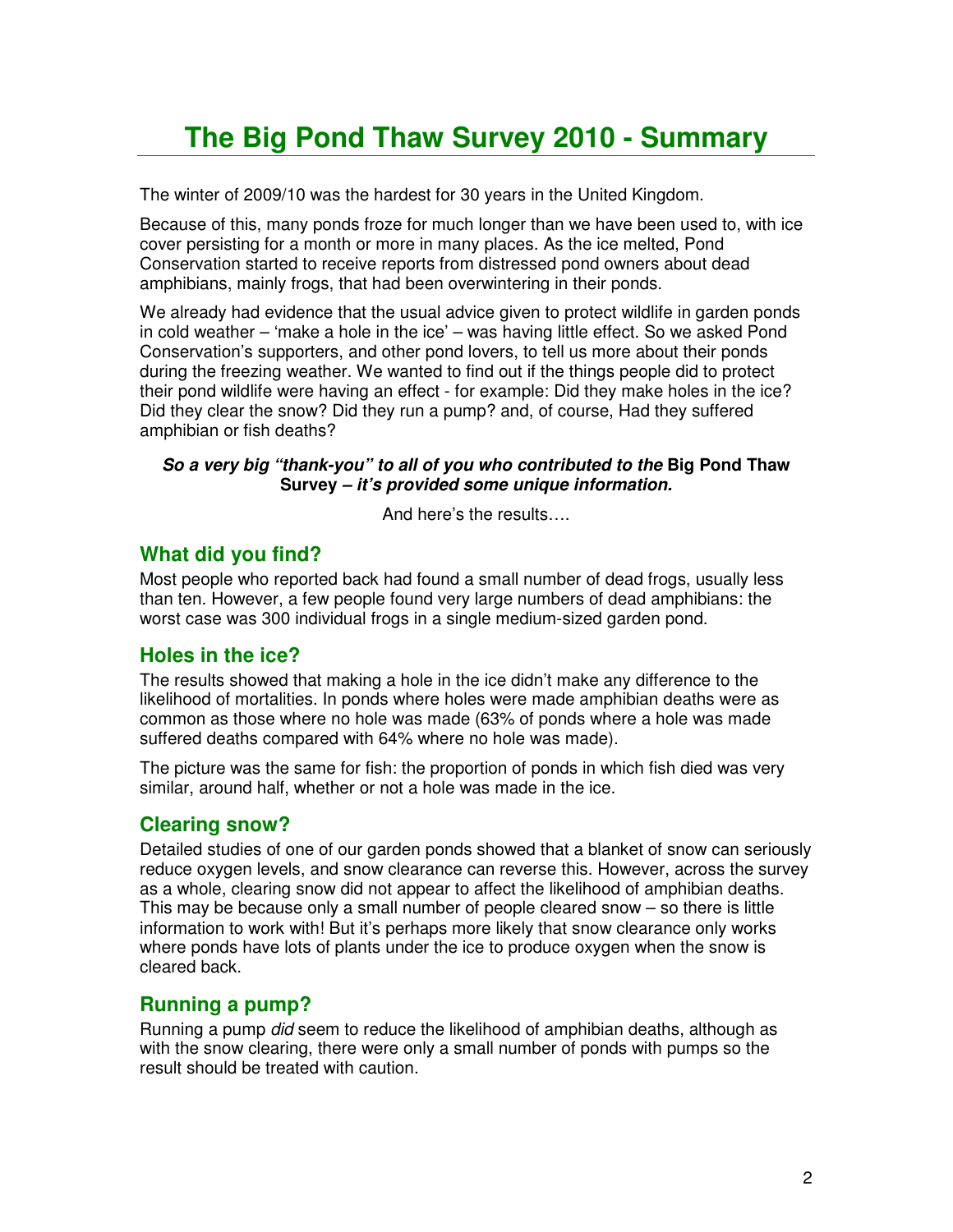### **Oxygen levels in the water – A Good Thing!**

Looking more generally at what the survey suggests about the possible causes of amphibian deaths there is a hint that more died in deeper ponds, and in ponds where the snow lay for longer. Fewer amphibians were found dead where a pump was run, and (or) where there was a greater variety of wetland plant types.

Overall these results suggest that many deaths in garden ponds are probably associated with lack of oxygen in the water, although at this stage we can't rule out build-up of toxic gases as a contributory factor.

Finally, the Big Pond Thaw survey doesn't tell us what proportion of ponds suffered amphibian mortalities overall because, of course, people who found dead amphibians were more likely to reply than those with no problems. However, detailed surveys of a more representative set of ponds in the town of Abingdon, part of a special Pond Conservation research project, suggests that amphibian mortalities occurred in about a quarter of garden ponds.

### **What can we do to reduce amphibian deaths during cold spells?**

What are the practical implications of the survey for creating and managing garden ponds so their inhabitants can survive in the cold winter months?

There are several suggestions we can take from all the findings so far:

 1. Ponds shouldn't be too deep for their area. Shallow ponds – less than 30 cm (1 foot) are more likely to have higher oxygen levels in the water which helps amphibians, so a good pond shape is wide and shallow – a saucer rather than a tank.

 This is the exact opposite of much of the standard advice, which says that ponds 'should be deep to protect them from freezing solid'. In fact, we know that most ponds didn't have more than more than a few centimeters of ice, even during the very coldest days of the 2009-10 winter – so 'freezing solid' isn't the problem.

- 2. A large build-up of leaves and sediment on the pond bottom is probably not good news – almost certainly because this de-oxygenates water. This is especially a problem in ponds which are small and deep.
- 3. Having plenty of plants in the pond throughout the winter is a good way of improving oxygenation. Underwater plants, including mosses (which don't die-back in winter) are ideal, although it's worth remembering that algae, both filamentous and unicellular (the sort that colour the water pea-green) also produce oxygen.
- 4. There isn't any evidence that making holes in the ice, or breaking the ice, can prevent amphibian deaths. This is not surprising, as most amphibians hibernate at the bottom of ponds. Oxygen diffuses very slowly into still water, at about 2 millimeters a day! So it takes over 6 months for surface oxygen to reach the bottom of a 50 cm deep pond.
- 5. BUT If you have a pump, and you think the pond might have low oxygen levels, it is worth making a surface hole and keeping the pump running so that the water is stirred up – this can move oxygen from the surface to deeper waters. A shallow pond with lots of underwater plants won't need a pump.
- 6. If the pond freezes and then snow falls on top of the ice, clearing some snow off the ice to make a 'sunlight-hole' can help. But this is only likely to work if your pond has lots of underwater plants (or algae) which can then oxygenate the water.